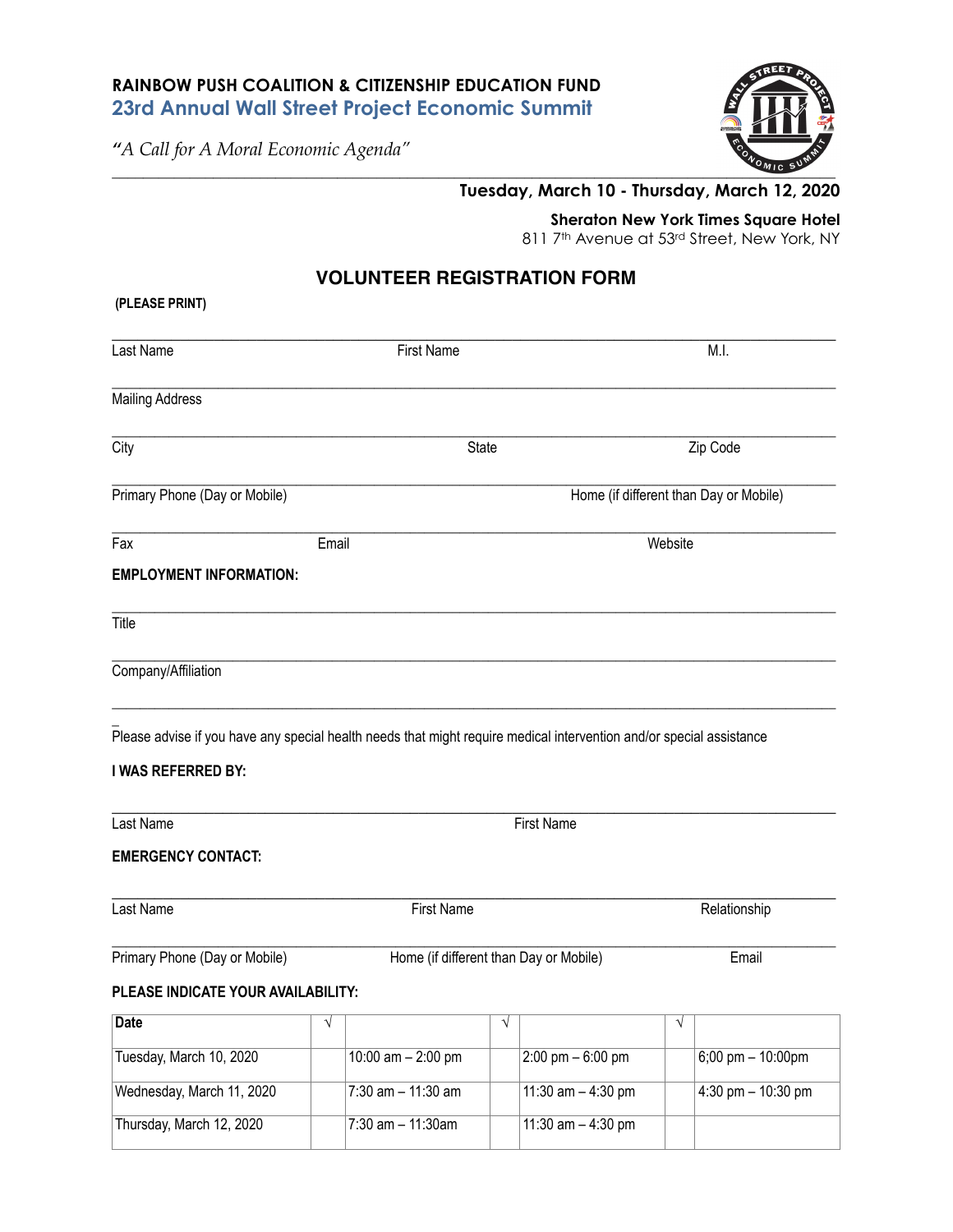# **23rd ANNUAL WSPES VOLUNTEER REGISTRATION FORM - 2**

|                                                                                                                                                                                                                                                                                                                                                                                                                                                               | <b>First Name</b> | M.I. |
|---------------------------------------------------------------------------------------------------------------------------------------------------------------------------------------------------------------------------------------------------------------------------------------------------------------------------------------------------------------------------------------------------------------------------------------------------------------|-------------------|------|
| If you are available to volunteer prior to the start of the summit, please specify:                                                                                                                                                                                                                                                                                                                                                                           |                   |      |
| Have you previously volunteered for the Wall Street Project Conference?<br>If yes, please tell us which area(s) you worked and what year(s) (attach separate sheet if necessary):                                                                                                                                                                                                                                                                             | Yes I             | No   |
| Please tell us why you wish to volunteer (attach separate sheet if necessary).                                                                                                                                                                                                                                                                                                                                                                                |                   |      |
| VOLUNTEERS POSITIONS (Please check $(\sqrt{})$ which position(s) you are interested in.)                                                                                                                                                                                                                                                                                                                                                                      |                   |      |
| <b>CONFERENCE REGISTRATION</b>                                                                                                                                                                                                                                                                                                                                                                                                                                |                   |      |
| Assist in processing onsite registrations. Hand out conference bags and materials. Must have professional customer service<br>skills, strong problem solving capabilities, and exhibit a friendly and outgoing personality. Computer skills and experience using<br>Microsoft Word and Excel required. Fast-paced work environment.<br><b>VIP HOSTS &amp; HOSTESSES</b>                                                                                       |                   |      |
| Provide assistance to VIPs e.g. high-ranking political officials, company presidents and CEOs, celebrities, speakers, special<br>guests, etc. Must be very professional and adhere to VIP's privacy. Should be polite and familiar with needs of high-profile<br>individuals. May require escorting VIPs to/from the airport.                                                                                                                                 |                   |      |
| <b>CONFERENCE REGISTRATION BAG ASSEMBLY</b>                                                                                                                                                                                                                                                                                                                                                                                                                   |                   |      |
| Stuff conference bags with promotional items and conference materials. Willingness to accept instruction. Moderate work pace.                                                                                                                                                                                                                                                                                                                                 |                   |      |
| <b>ONSITE CONFERENCE OFFICE</b>                                                                                                                                                                                                                                                                                                                                                                                                                               |                   |      |
| Provide administrative assistance to Charly Productions. Must have excellent office and organizational skills. Willing to accept<br>instruction. Exceptional computer skills (proficient in Microsoft Word and Excel). Answer phones. Must have pleasant phone<br>manner. Extremely fast-paced work environment.                                                                                                                                              |                   |      |
| <b>WORKSHOP MANAGERS/WORKSHOP ASSISTANTS</b>                                                                                                                                                                                                                                                                                                                                                                                                                  |                   |      |
| Set up workshop room with correct table tents, appropriate signage posted at room entrance, collect speaker waiver forms, etc.<br>Monitor workshop to make sure all goes well and that it ends on time. Ensure that attendees who wish to gain admission to<br>session are wearing name badges. Must have professional customer service skills. Ability and willingness to enforce badge entry<br>rules is required.                                          |                   |      |
| <b>PRESS OFFICE/REGISTRATION</b>                                                                                                                                                                                                                                                                                                                                                                                                                              |                   |      |
| Provide assistance to Arielle Wren staff. Assist in registering and issuing badges to official media representatives. Hand out press<br>kits, press releases, statements, etc. Must be professional and adhere to public relations protocol. (Also see "Conference<br>Registration)"                                                                                                                                                                          |                   |      |
| <b>CONFERENCE MOVEMENT SPECIALISTS/USHERS</b>                                                                                                                                                                                                                                                                                                                                                                                                                 |                   |      |
| Provide directions to attendees looking for workshops, meal functions, etc. Must enjoy working with the public, exhibit a<br>professional attitude, be courteous, and be able to forcefully, yet politely, move large crowds of people. Must be able to stand for<br>brief periods of time and to walk around the hotel corridors.<br>DI EASE NOTE: Accianments will be based on your experience skills and availability However we will make eveny offert to |                   |      |

**PLEASE NOTE:** Assignments will be based on your experience, skills and availability. However, we will make every effort to assign you to your area of interest.

\_\_\_\_\_\_\_\_\_\_\_\_\_\_\_\_\_\_\_\_\_\_\_\_\_\_\_\_\_\_\_\_\_\_\_\_\_\_\_\_\_\_\_\_\_\_\_\_\_\_\_\_\_\_\_\_\_\_\_\_\_\_\_\_\_\_\_\_\_\_\_\_\_\_\_\_\_\_\_\_\_\_\_\_\_\_\_\_\_\_\_\_\_\_\_\_\_\_\_\_\_\_ \_\_\_\_\_\_\_\_\_\_\_\_\_\_\_\_\_\_\_\_\_\_\_\_\_\_\_\_\_\_\_\_\_\_\_\_\_\_\_\_\_\_\_\_\_\_\_\_\_\_\_\_\_\_\_\_\_\_\_\_\_\_\_\_\_\_\_\_\_\_\_\_\_\_\_\_\_\_\_\_\_\_\_\_\_\_\_\_\_\_\_\_\_\_\_\_\_\_\_\_\_\_

### **NOTES (For Internal Use only):**